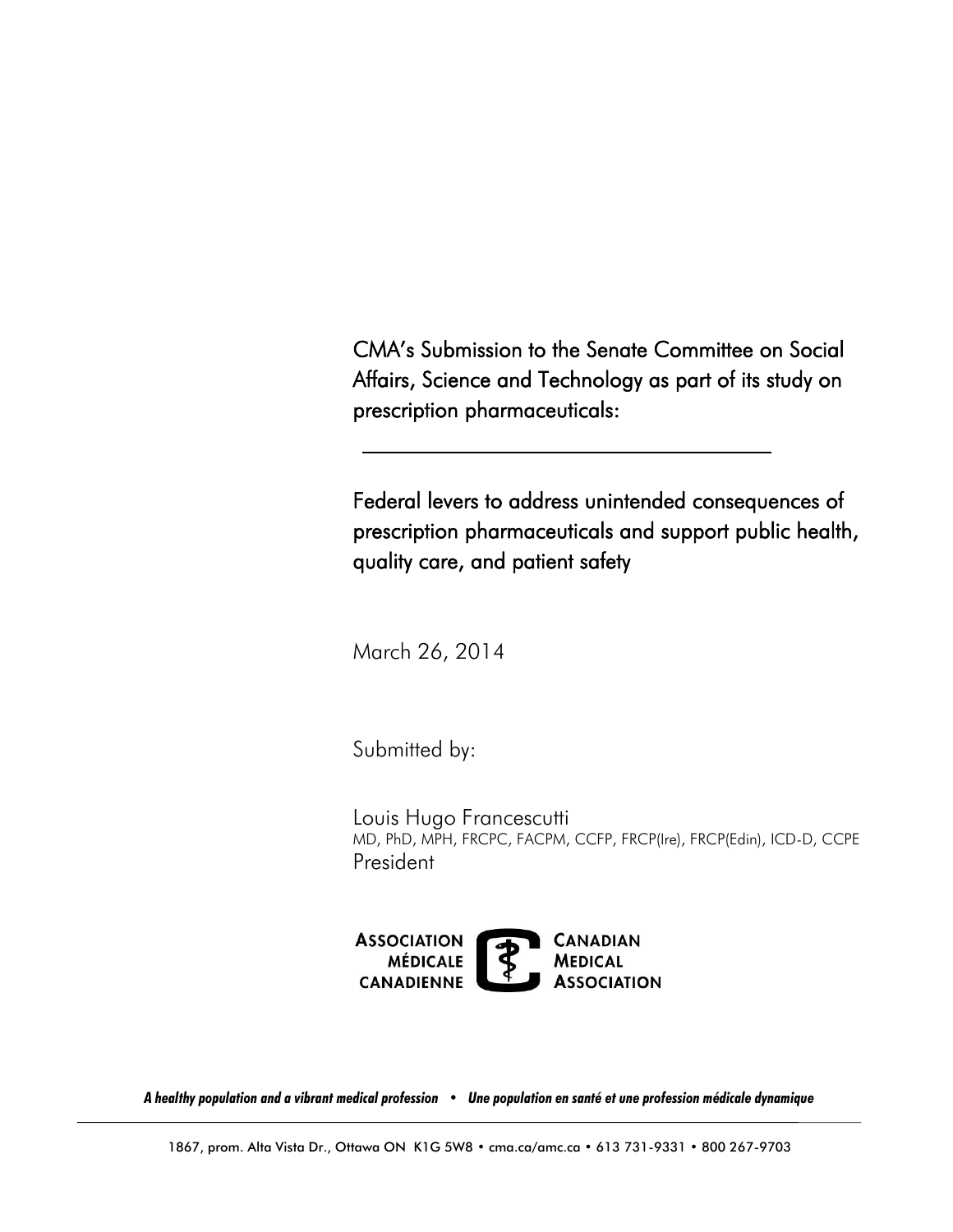The Canadian Medical Association (CMA) is the national voice of Canadian physicians.

Founded in 1867, the CMA is a voluntary professional organization representing more than 80,000 of Canada's physicians and comprising 12 provincial and territorial medical associations and 60 national medical organizations.

CMA's mission is to serve and unite the physicians of Canada and be the national advocate, in partnership with the people of Canada, for the highest standards of health and health care.

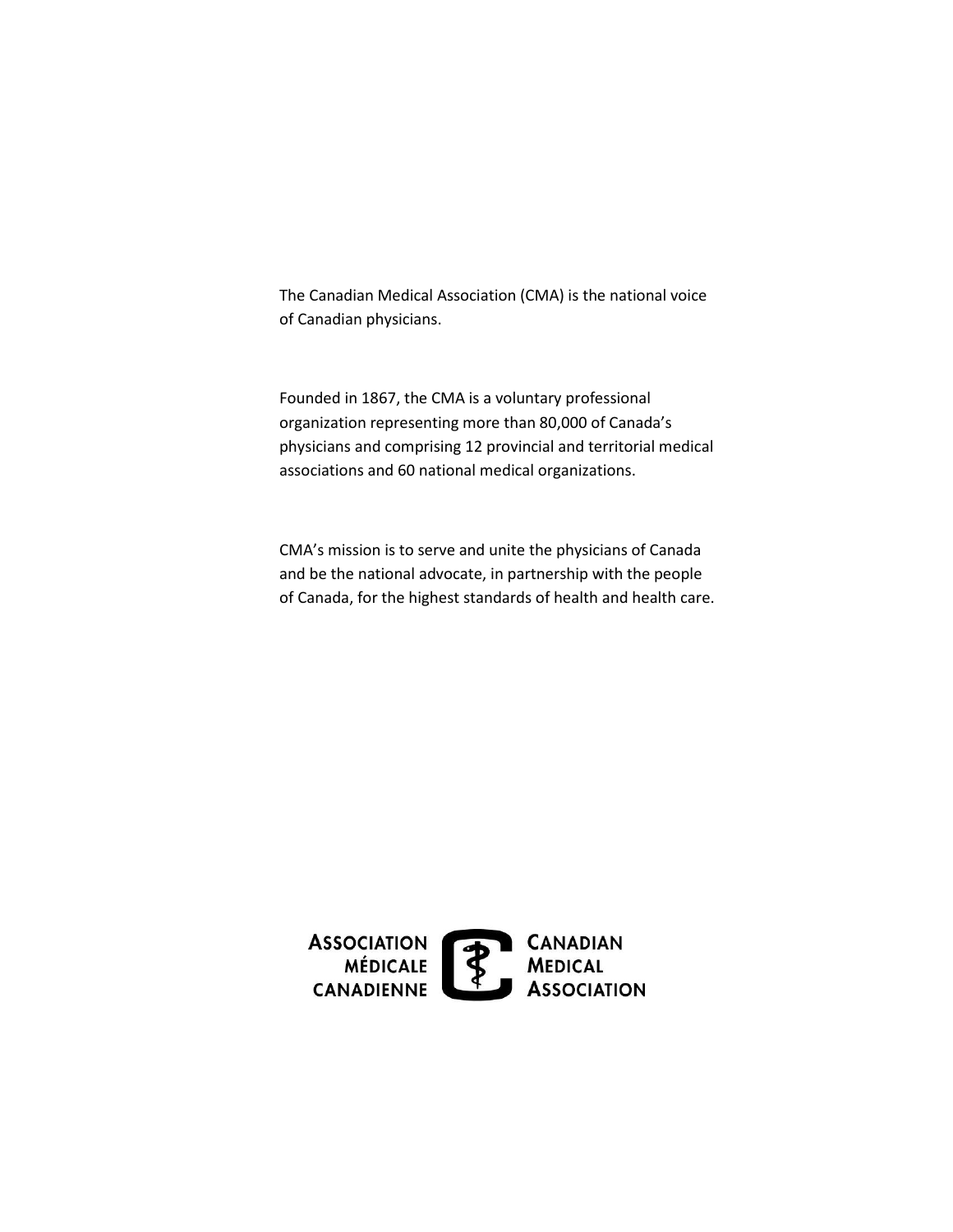The Canadian Medical Association (CMA) is pleased to present this submission to the Senate Standing Committee on Social Affairs, Science and Technology for consideration as part of its study on prescription pharmaceuticals in Canada. In this phase, the Committee is studying the unintended consequences of pharmaceuticals, and witnesses to date have identified a broad range of such consequences.

In recognition of the important role of prescription medication in patient care, the CMA has developed an extensive body of policy on pharmaceutical medication and prescribing-related issues, some of which we have shared with this Committee on previous occasions. Physicians are concerned that all Canadians have access to medically-necessary medication that is safe, effective, affordable, appropriately prescribed and administered, and part of a comprehensive, patient-centered health care and treatment plan.

In this brief, the CMA identifies and discusses five issues that are unintended consequences of prescription pharmaceuticals related to public health, quality care and patient safety. These are: addressing shortages in the supply of prescription pharmaceuticals; addressing the abuse and misuse of prescription medication; improved post-market surveillance and reporting tools; supporting optimal prescribing; and, addressing gaps in insurance coverage.

# 1) Addressing shortages in the supply of prescription medication

Over the past few years Canada's doctors have become deeply concerned about the persistent shortages of prescription medication.

Drug shortages have serious consequences for patient care. For example, if a patient on long-term therapy has been stabilized on a drug which becomes unavailable, and is switched to another drug that produces poorer results, this can lead to a decline in health status. The cost of the substitute medication might be beyond a patient's financial capacity. In some cases a therapeutic alternative may not be available at all.

The CMA has participated on a Multi Stakeholder Working Group on Drug Shortages, with Health Canada, the pharmaceutical industry and health professional organizations, to establish a Canadian drug shortage reporting website. Although a drug shortage reporting website has been established, there is significant room for improvement. While this website may provide information on products in shortage, it is not clear that all shortages are reported, no mechanism for redress is identified, and most importantly drug shortages are persisting.

The CMA supports an investigation into the underlying causes of prescription drug shortages in Canada. One frequently cited reason for shortages is product manufacturing disruptions, such as the 2011 production stoppage at a Sandoz facility in Quebec which resulted in a scramble to find alternate sources of many essential medications. Such disruptions are of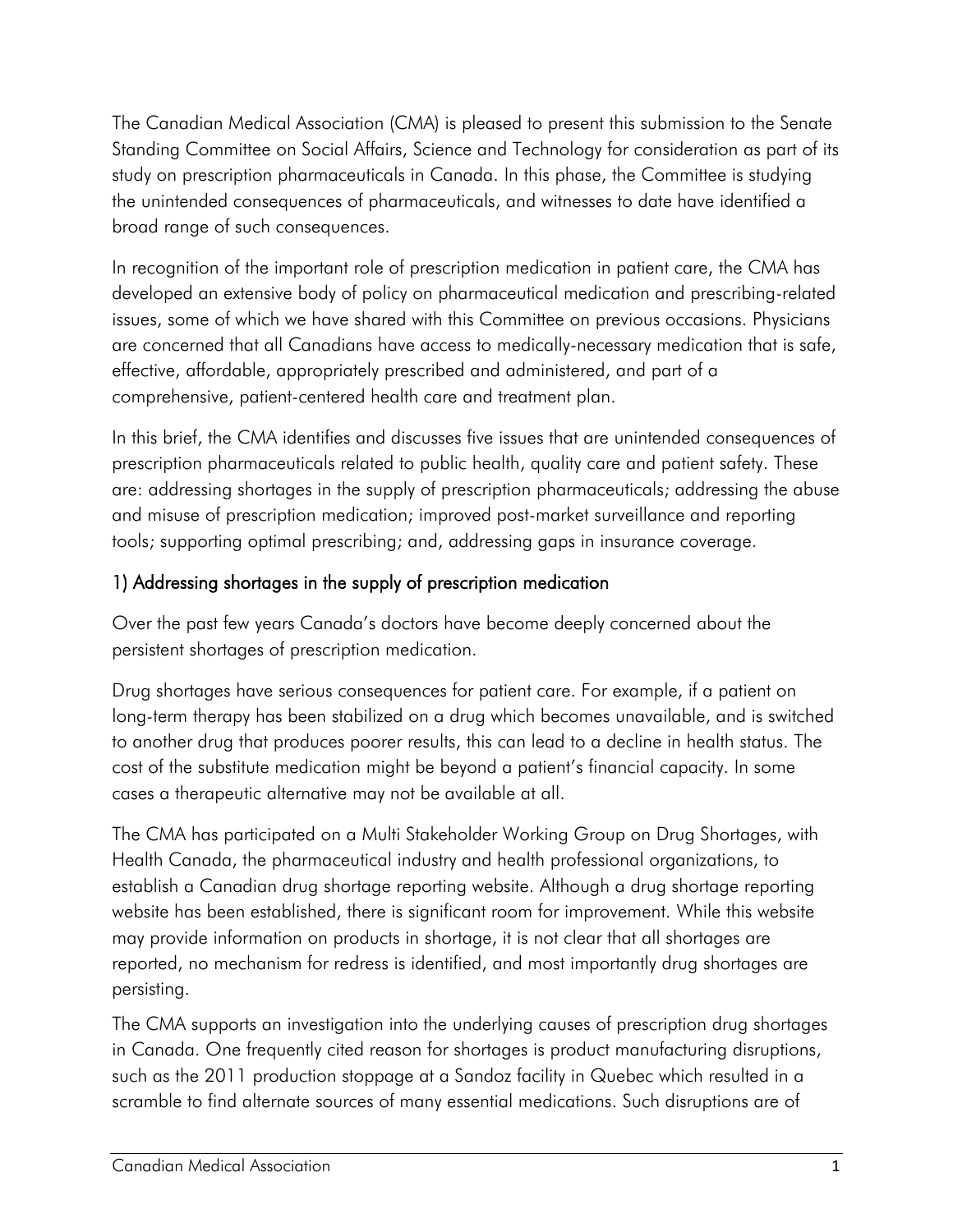particular concern when the drugs in question have been "single sourced" due to government bulk purchasing policies, and no clear substitutes are available. Therefore, the CMA supports the development of strategies at the provincial/territorial and federal level to discourage single source purchasing decisions.

The CMA continues to call on governments and manufacturers to take meaningful action to address the impacts of shortages includingdeveloping appropriate mitigation strategies to reduce the number of drug shortages in Canada and their impact on patient health and patient care.

To support this goal, the CMA recommends that the Committee extend its study on prescription pharmaceuticals to explore the root causes of shortages in the supply of prescription medication in Canada and strategies to mitigate the impacts on patients and patient care.

# 2) Addressing the misuse and abuse of prescription medication

The use of prescription opioid pain relievers is on the rise, in Canada and internationally. Latest reports indicate that Canada has the second highest per capita consumption of prescription opioids in the world, after the United States. The misuse and abuse of prescription medication is a serious problem and because of its complexity, requires a complex and multifaceted solution.

Canada's physicians are concerned about the abuse and misuse of prescription medication for a number of reasons. For one, physicians need to assess the condition of patients who request the medication, and consider whether the use is clinically indicated and whether the benefits outweigh the risks. This can be challenging as there is no objective test for assessing pain, and therefore the prescription of opioids rests to a great extent on mutual trust between the physician and the patient. For another, physicians may need to prescribe treatment for patients who become addicted to the medications. Finally, they are vulnerable to patients who forge their signatures or use other illegal means to obtain prescriptions, or who present with fraudulent symptoms, or plead or threaten when denied the drugs they have requested.

Opioid prescription pharmaceuticals are legal products intended for legitimate therapeutic purposes, such as pain management or palliative and end-of-life care. However, they may also be used for recreational purposes or to feed an addiction. It must be recognized that it is addiction which drives the drugs' illegal acquisition through means such as doctor-shopping, forging prescribers' signatures, or buying from street dealers or the Internet.

The CMA recommends that the federal government work with provincial/territorial governments and other stakeholders to develop and implement a comprehensive national strategy to address the problem of prescription drug misuse and abuse in Canada. Such a strategy should include: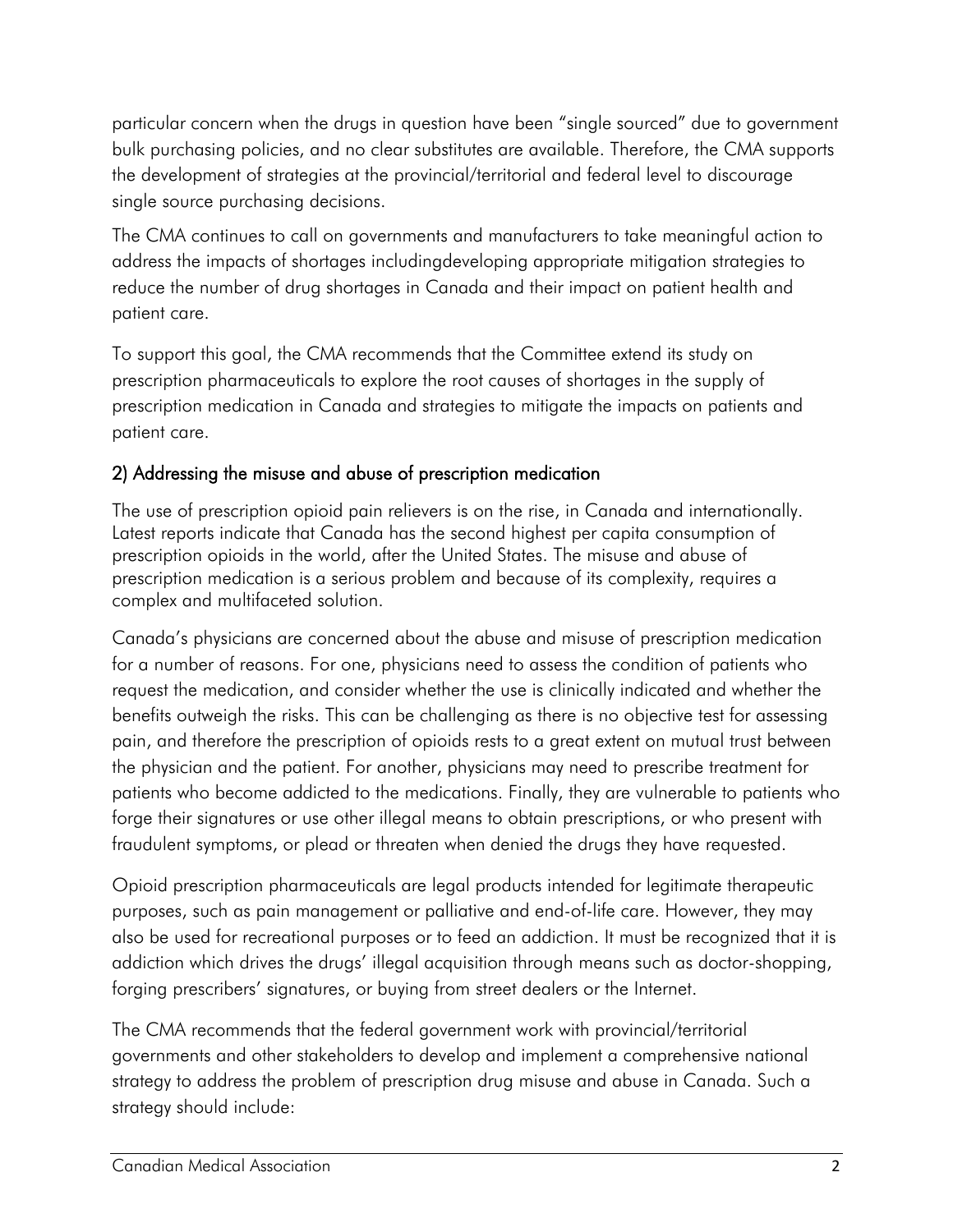- a) Programs to prevent misuse: The aim of prevention programs should be to reduce both recreational use and inappropriate therapeutic use. Awareness programs and social marketing campaigns could include:
	- Information on the benefits and harms of prescription drug misuse, and signs of abuse, addiction or overdose;
	- Instructions regarding safe storage and disposal. This is important since young recreational users frequently report that they obtain drugs from the family medicine cabinet. CMA supports national prescription drug "take back" days, and recommends that patients be educated about the importance of returning unused prescription drugs to the pharmacy.
- b) Measures to reduce the risk of overdose*:* Overdose deaths due to opioid use have grown dramatically over the past ten years. The risk of harm from overdose may be compounded if recreational users are afraid to call for emergency assistance for fear of facing criminal charges. However, opioid overdoses can be prevented with appropriate medication and prompt emergency response.
- c) Access to treatment services: A national strategy should also improve patient access to specialized pain management services, and to treatment for opioid addiction. Many believe that if specialized pain treatments were widely available, patients and prescribers would be less likely to rely solely on medication to treat their often debilitating pain.
- d) A pan-Canadian prescription monitoring program: Programs to monitor the prescribing of opioids and other controlled substances exist in most provinces, but they vary in quality, in the nature of the information they require, and in the purpose for which data is collected. The CMA recommends that all levels of government work with one another and health professional regulatory agencies to develop a pan-Canadian system of real-time prescription drug abuse monitoring and surveillance. This should include the development of national standards for prescription monitoring, to ensure that all jurisdictions across Canada are collecting the same information in a standard way.

Standardization of surveillance and monitoring systems can have a number of positive effects, including:

- Identifying fraudulent attempts to obtain a prescription, such as an attempt to fill prescriptions from a number of different providers.
- Deterring inter-provincial fraud.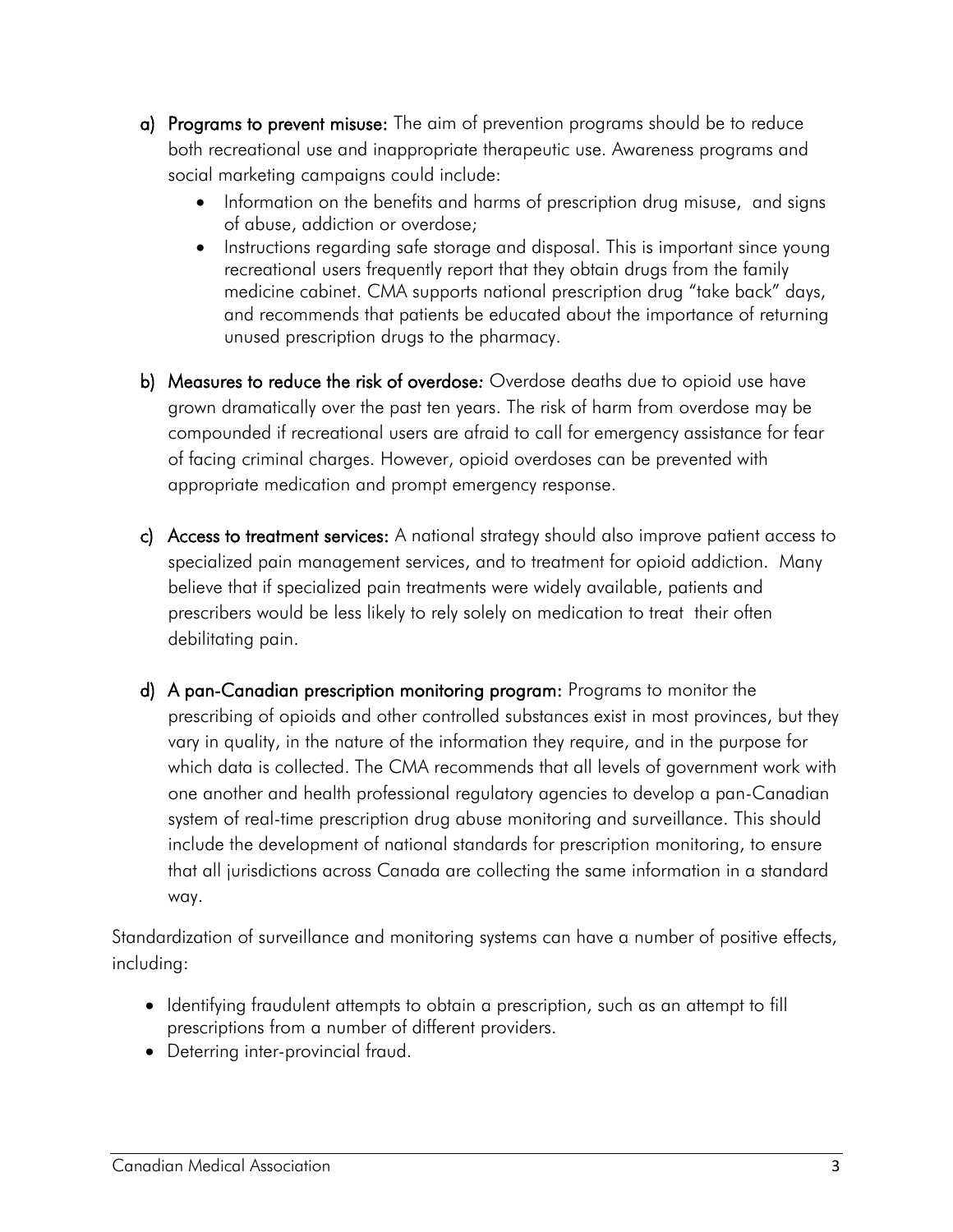- Supporting professional regulatory bodies actively monitor and intervene, as needed, with practitioners suspected of over-prescribing or over-dispensing frequently-misused medications.
- Finally, supporting researchers gather consistent data to improve our knowledge of the problem, identify research priorities, and determine best practices to address crucial issues.

We are pleased that federal, provincial and territorial health ministries have expressed interest in working together on prescription drug abuse issues, and we hope that this will result in a coherent national system for monitoring and surveillance, and thus to improved knowledge about the nature of the problem and its most effective solutions.

#### 3) Improving post-market surveillance and reporting tools

Health Canada has traditionally approved drugs for general use based on clinical trials that tend to be of short duration and have relatively few participants. As a result, when a prescription pharmaceutical comes on the market there is still limited information about its safety or effectiveness, and there is a need to keep gathering information from people who are using it in "real-world" conditions. As a consequence, adverse drug reactions (ADRs) are all too common in Canada; according to the Canadian Institute for Health Information, one in 200 patients over 65 are hospitalized because of adverse reactions to their medication. As such, CMA once again recommends that Health Canada work to strengthen the capacity of its post-market surveillance system by ensuring that it includes:

- a) Comprehensive processes for gathering drug safety and effectiveness data: Since most safety data reaches Health Canada in the form of spontaneous adverse drug reaction (ADR) reports, reporting processes should make it easier for physicians and other health professionals to report ADRs voluntarily, by making the reporting system userfriendly and easy to incorporate into a practitioner's busy schedule. Ideally, ADR reporting could be incorporated directly into the Electronic Medical Record (EMR) as this is developed. Spontaneous reports could be augmented with information gathered through other, more systematic means such as formal post-market studies.
- b) A capacity for rigorous and timely data analysis to identify significant threats to drug safety: The monitoring and analysis that occurs once an adverse drug reaction (ADR) report has been received are critical elements of the post-surveillance system. Monitoring capacity requires rigorous data analysis that can sort "signal from noise" – in other words, sift through the reports, find the ones that indicate unusual events, investigate their cause, and isolate those that indicate a serious public health risk. It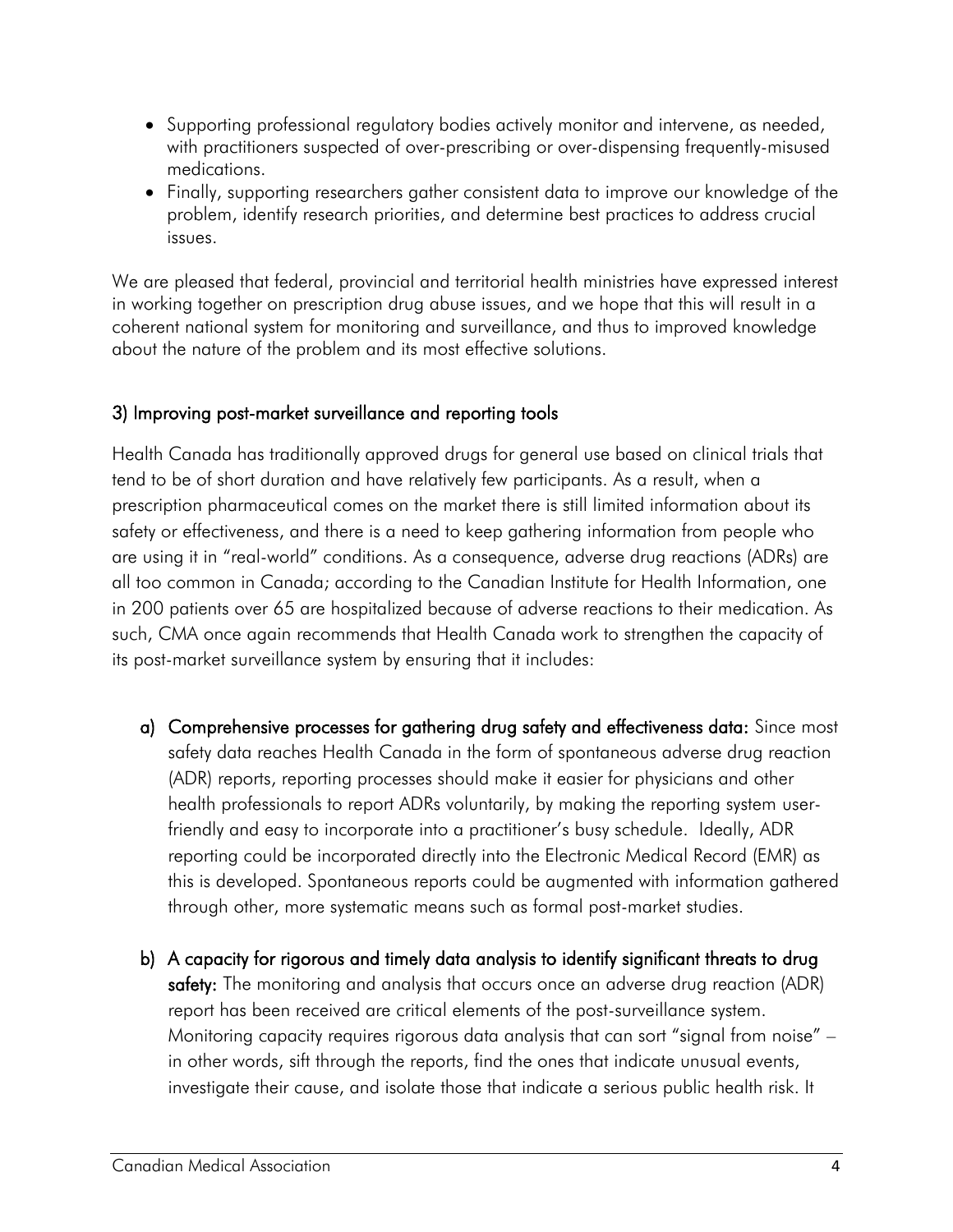also requires that the analysis be timely: we note that in 2011 the Auditor General was particularly critical of Health Canada's post-market surveillance timeliness, noting that it could take several years for reports to be reviewed internally.

c) Communication of useful information to health care providers and the public: When new information is uncovered about a prescription drug, it is important that physicians and other health professionals are made aware of it as quickly and efficiently as possible. Therefore, post-approval surveillance requires a system for communicating timely, reliable and objective information to physicians and other health professionals, which they can absorb quickly and incorporate into their everyday practice. Ideally, this communication would report not the safety problem alone but also its implications for their patients and practice: for example, whether some patients are particularly at risk, or whether therapeutic alternatives are available.

The CMA supports the expanded ministerial authorities of recall proposed in Bill C-17, the *Protecting Canadians from Unsafe Drugs Act,* and the intent to address the short-comings of Canada's post-market surveillance system. We will be providing comments on this legislation in the near future.

### 4) Supporting Optimal Prescribing

In an ideal world, all patients would be prescribed the medications that have the most beneficial effect on their condition while doing the least possible harm. The CMA encourages collaborative efforts toward the achievement of this ideal.

For example, medication misuse among seniors is a major concern. According to a 2011 report from the Canadian Institute for Health Information (CIHI), 62% of seniors on public drug programs use five or more drug classes, and nearly 30% of those 85 and older have claims for 10 or more prescription drugs. Heavy medication use by people over 65 has a number of consequences:

- The risk of adverse drug reactions is several-fold higher for older patients than for younger;
- Medication regimes, particularly for those taking several drugs a day on different dosage schedules, can be confusing and lead to errors or non-adherence; and,
- Patients may receive prescriptions from multiple providers who, if they have not been communicating with each other, may not know what other medications have been prescribed. This increases the risk of duplicate prescriptions, harmful drug interactions and other medication errors.

It is to address such concerns that the CMA developed its 2010 position statement: "A Prescription for Optimal Prescribing This statement recommends that governments at all levels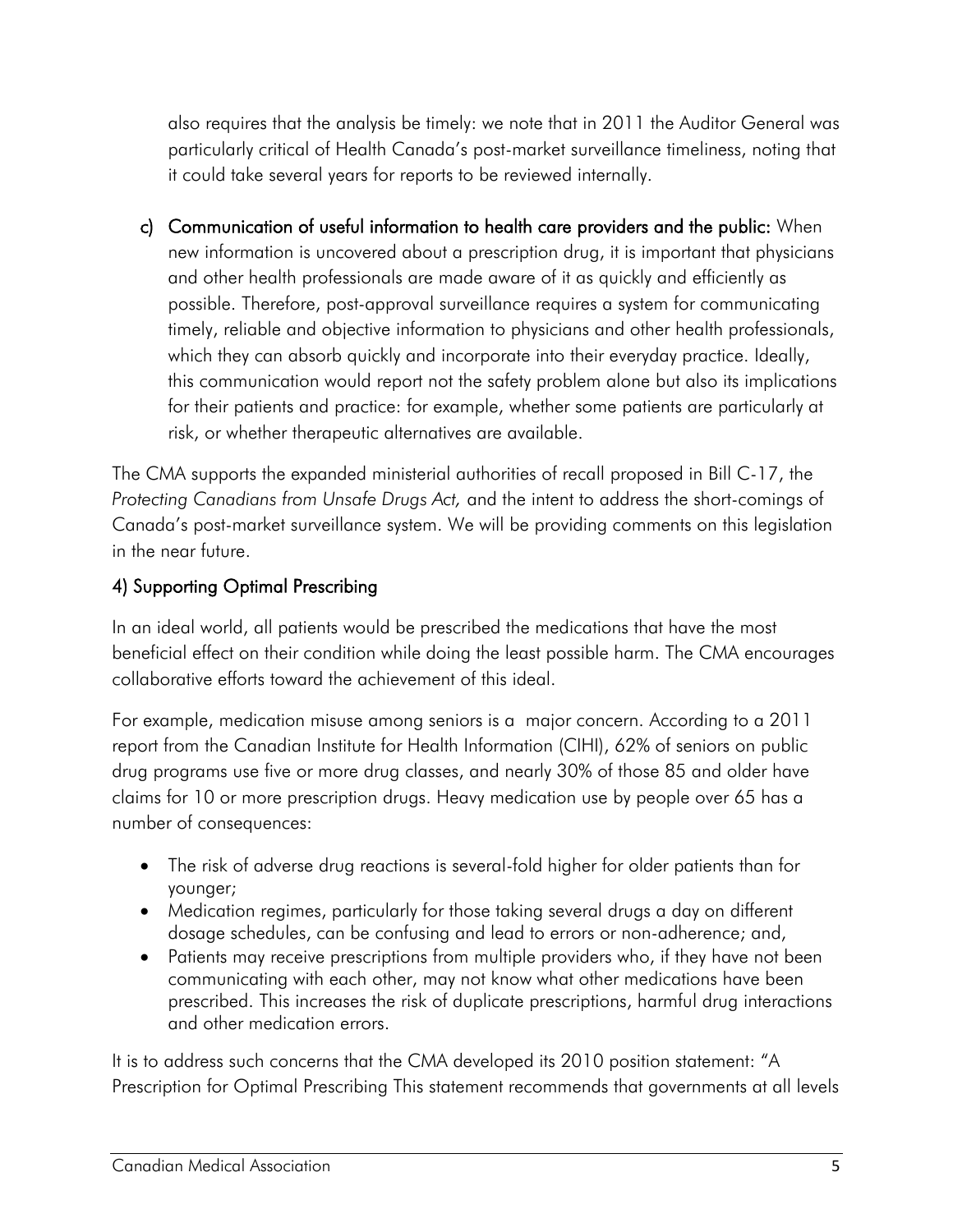work with prescribers, the public, industry and other stakeholders to develop and implement a nationwide strategy to encourage optimal prescribing and medication use.

This strategy should include, among other elements:

a) *Provision of Relevant, Objective* Information*:* The CMA supports the development and dissemination of information for prescribers that is based on the best available scientific evidence, relevant to clinical practice, and easy to incorporate into a practitioner's daily workflow.

At present, physicians receive much of their information from pharmaceutical manufacturers. Since manufacturers have generous budgets to support their information dissemination, their campaigns are impressive and effective; but their impartiality has frequently been called into question. Objective, evidence-based information to health professionals on prescription drugs and their uses could be disseminated in the following ways:

- Well-crafted online continuing medical education (CME), funded by objective sources.
- Academic detailing, in which teams of experts visit prescribers to provide impartial prescribing advice. Academic detailing programs have demonstrated success; but because they are expensive and labour intensive, it has often been difficult to persuade governments to invest in them.
- Making drug information available to prescribers at the point of care, through such means as mobile phone apps and electronic health records.
- Programs that monitor a prescriber's habits and compare them to those of peers. CMA encourages such programs if their purpose is to educate rather than to enforce a certain behaviour.

Information for prescribers should be augmented by unbiased, up-to-date, practical information for consumers about prescription drugs and their appropriate use.

- b) *Support e-*prescribing*.* Electronic prescribing has the potential to dramatically improve drug therapy. For example an effective e-prescribing system could:
	- List all the drugs a patient is taking, and identify duplicate prescriptions for the same drug from different providers, thus helping to reduce medication error and prescription fraud;
	- Incorporate decision-support tools; for example, a warning could appear on the screen if a physician proposes to prescribe a drug that interacts harmfully with another the patient is already taking.
	- Improve decision making and communication between providers, providing all of a patient's caregivers access to a common, comprehensive medication profile; and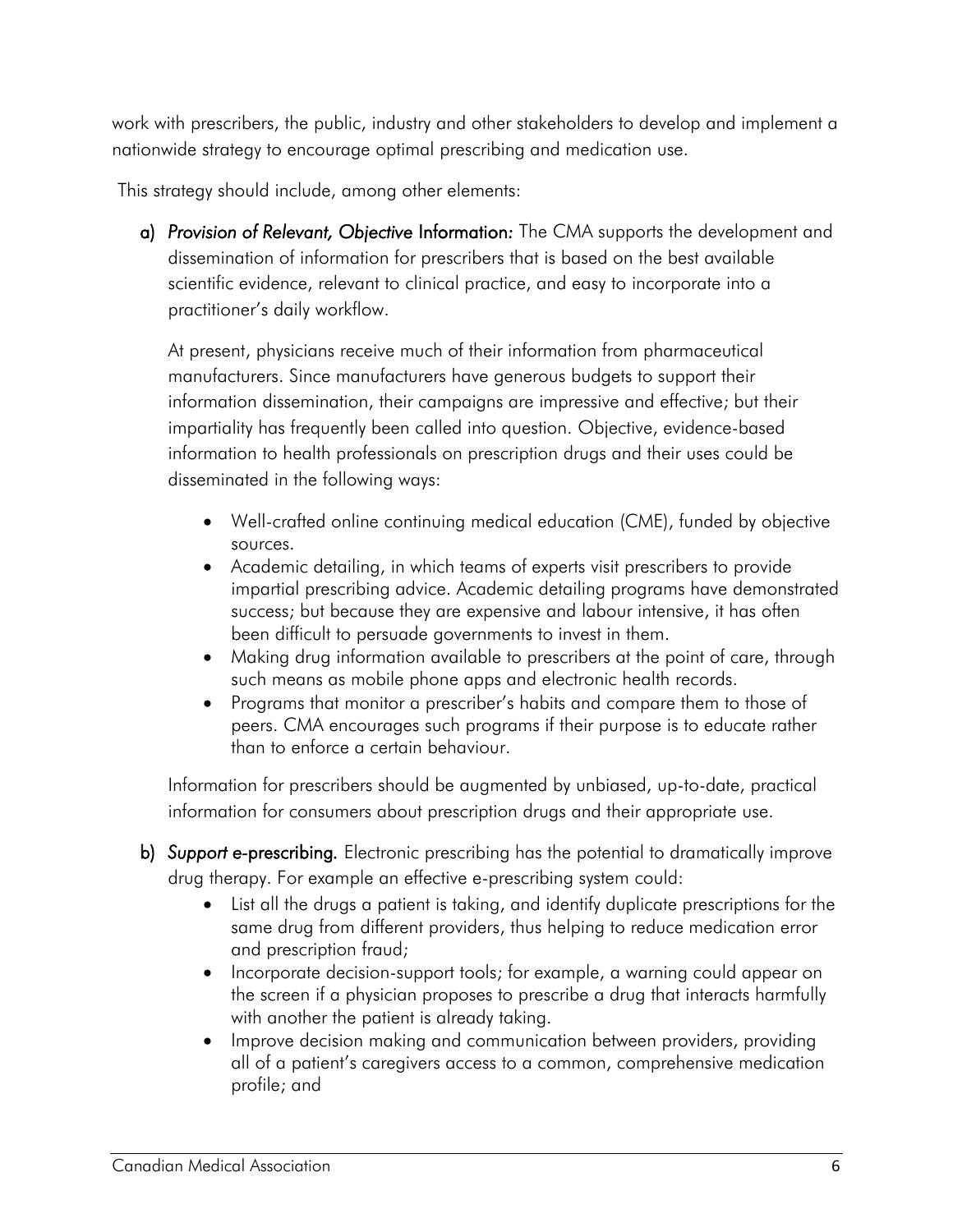Increase convenience for the patient and eliminate illegible handwriting, which is a major cause of medication error.

The CMA recommends that governments, health care leadership and clinical organizations in all jurisdictions commit to make e-prescribing a reality by 2015, and ensure the policy/regulatory environment that supports e-prescribing.

### 5) Addressing gaps in insurance coverage for prescription medication

Finally, another consequence of the increased role of pharmaceuticals in health care is that, because they are not generally covered by the *Canada Health Act,* many Canadians, particularly those in the lowest income groups, are unable to afford them. Data from the 2007 Community Health Survey estimate that 1 in 10 Canadians does not adhere to their prescription regimes for reasons of cost.

The CMA recommends that governments, in consultation with the life and health insurance industry and the public, establish a program of comprehensive prescription drug coverage to be administered through reimbursement of provincial/territorial and private prescription drug plans to ensure that all Canadians have access to medically necessary drug therapies.

## Conclusion

As previously mentioned, CMA has focussed its discussion of unintended consequences on recommendations to support public health, quality care, and patient safety.

The CMA commends the Committee for making this issue the subject of study, and hope that our recommendations, and those of other witnesses, will lead to action to address the unintended consequences of prescription pharmaceuticals in Canada.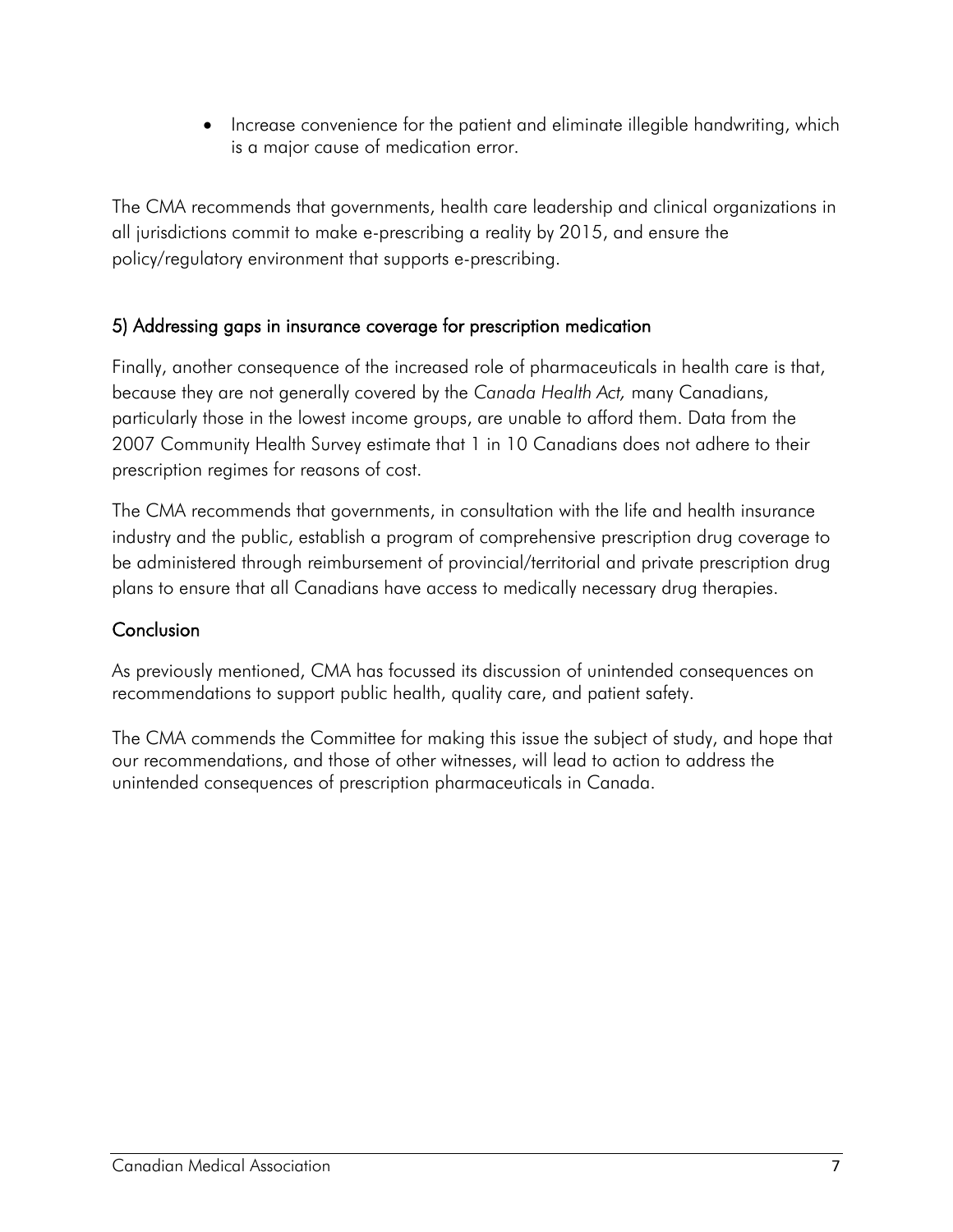#### Summary of Recommendations

- 1) The CMA recommends that the Senate Social Affairs, Science and Technology Committee extend its study on prescription pharmaceuticals to explore the root causes of shortages in the supply of prescription medication in Canada and strategies to mitigate the impacts on patients and patient care.
- 2) The CMA recommends that the federal government work with provincial/territorial governments and other stakeholders to develop and implement a comprehensive national strategy to address the problem of prescription drug misuse and abuse in Canada*.*
- 3) The CMA recommends that all levels of government work with one another and health professional regulatory agencies to develop a pan-Canadian system of real-time prescription drug abuse monitoring and surveillance.
- 4) The CMA recommends that Health Canada continue to improve the capacity of its post-approval surveillance system to:
	- Make it easier for health professionals to submit voluntary ADR reports
	- Analyze the data that has been gathered, in a rigorous and timely manner; and
	- Communicate essential information to health care providers and the public in a timely and user-friendly manner.
- 5) The CMA recommends that governments at all levels work with prescribers, the public, industry and other stakeholders to develop and implement a nationwide strategy to encourage optimal prescribing and medication use.
- 6) The CMA supports the development and dissemination of prescribing information that is:
	- based on the best available scientific evidence;
	- relevant to clinical practice; and,
	- easy to incorporate into a physician's workflow.
- 7) The CMA calls on governments to support and deliver funding for impartial continuing medical education programs on optimal prescribing.